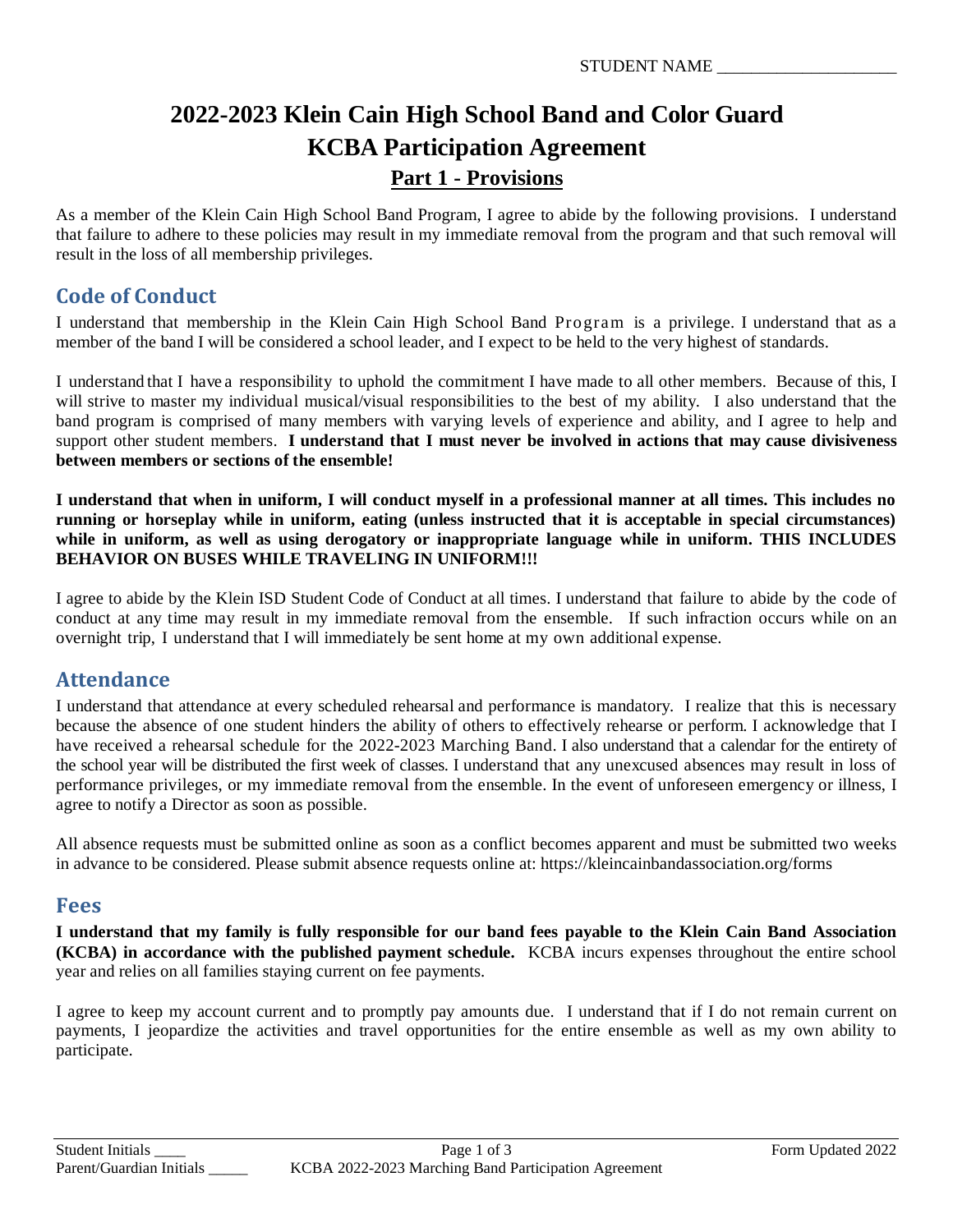## **Fees (continued)**

**I agree and understand that failure to pay fees (including uncollected fees from previous years) may result in my removal from participation in band and color guard activities outside of class (including guest master classes and special events).** If for any reason I should leave the program, I realize that any portion of my membership fees already paid will not be refunded, and cannot be transferred to a sibling account.

I understand that having a position with student leadership is a privilege, and not a right. **I understand that to be in a position of student leadership in the program, I am expected to remain current on fee payments.** I understand that one qualification for student leadership is that no balance can be carried over from a prior year or, that I must have met with members of the KCBA board, committed to and signed an approved plan for payment of any prior balance on my KCBA account. **I understand that a failure to honor this obligation disqualifies me from student leadership.**

#### **Volunteering**

I agree that my family will actively support the program through volunteering opportunities which may include participation in a KCBA committee, assistance with events, chaperoning, or other venues as may be made available by KCBA. **Every family is expected to volunteer a total of ten hours (in some capacity) every school year – we will be sure to publicize all volunteering opportunities!!!**

**I understand that each family is requested to donate bottled water, soft drinks, and snacks occasionally during the year that are used during camps, rehearsals, and certain events.**

#### **Communication**

I understand it is my responsibility to stay informed about band activities, announcements, and meetings. **I understand and agree to provide and maintain accurate contact information for the student and responsible parent/guardian and to notify KCBA when the information may change. I understand KCBA relies primarily on email, the KCBA and Charms web sites, and monthly meetings to communicate important announcements, news, and invoices.** I agree it is my responsibility to notify KCBA promptly if I am not receiving emailed information. **Please be sure to signup to join our band app to keep up on important announcements.**

| Student (PRINT):                                             |                                                                                                                                |
|--------------------------------------------------------------|--------------------------------------------------------------------------------------------------------------------------------|
|                                                              |                                                                                                                                |
|                                                              |                                                                                                                                |
|                                                              |                                                                                                                                |
|                                                              | Parent/Guardian Signature:                                                                                                     |
|                                                              |                                                                                                                                |
| Phone:<br><u> 1989 - Johann Barn, amerikansk politiker (</u> | Phone:<br><u> 1989 - Andrea State Barbara, amerikan personal di sebagai personal di sebagai personal di sebagai personal d</u> |
|                                                              |                                                                                                                                |

*Parents: Keep a copy of this agreement for your records.*